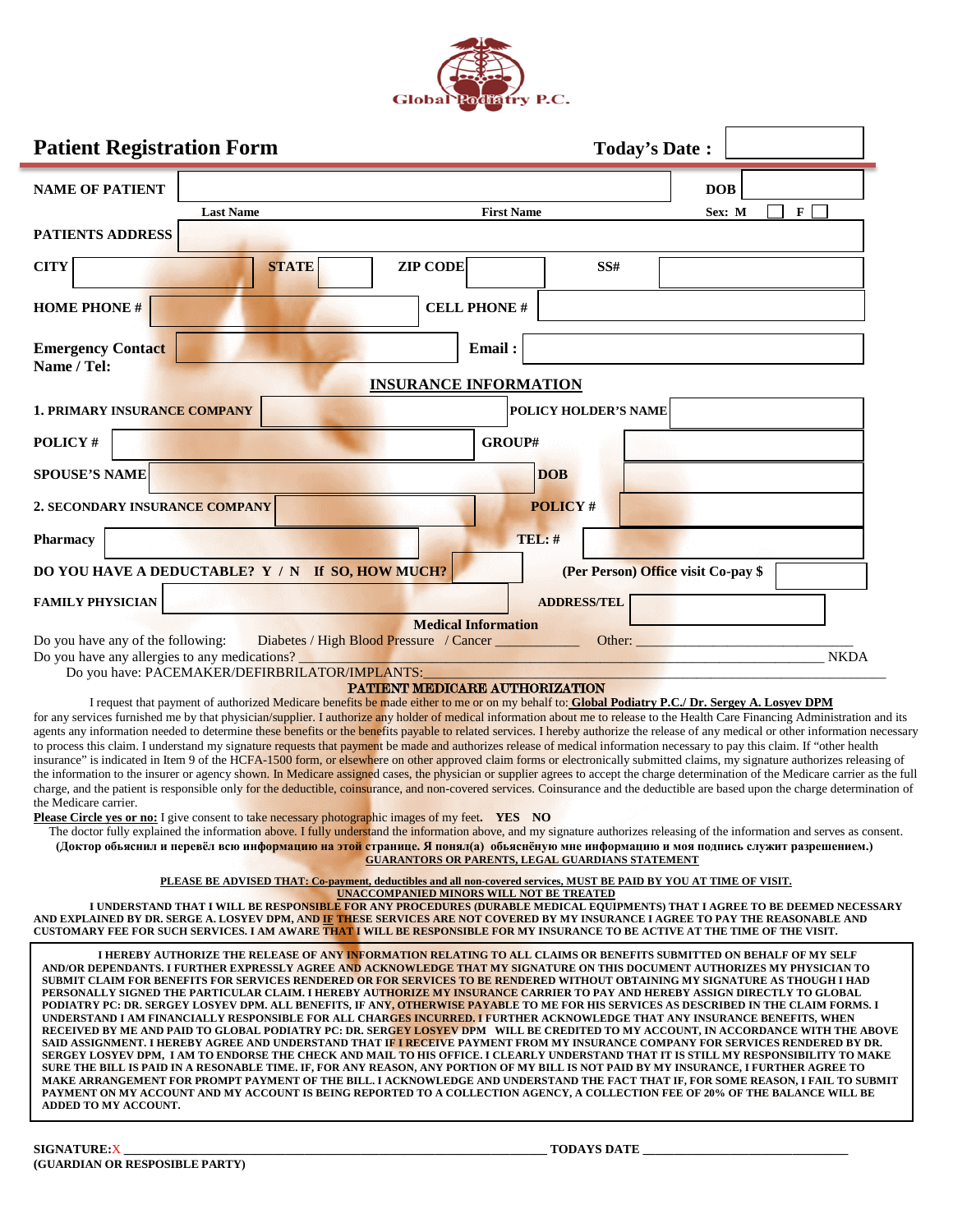

# **Tel: (718) 645-4324 Fax: (718) 504-3595**

# **ACKNOWLEDGMENT OF RECEIPT OF HIPAA NOTICE OF PRIVACY PRACTICES**

**By signing below, I acknowledge that I have been provided a copy of the Global Podiatry P.C. (the "Corporation") Notice of Privacy Practices (the "Notice") and I have therefore been advised of how health information about me may be used and disclosed by the private practice and other entities listed at the beginning of the Notice, and how I may obtain access to and control this information. I also acknowledge that the private practice may disclose my health information to treat me and arrange for my medical care, to seek and receive payment for services given to me, and for the businesses operations of the private practice, its staff, and the facilities listed at the beginning of the Notice.**

| <b>PRINT Name of Patient or Personal Representative</b>                                                                                                              |             |
|----------------------------------------------------------------------------------------------------------------------------------------------------------------------|-------------|
|                                                                                                                                                                      |             |
| <b>Signature of Patient or Personal Representative</b>                                                                                                               | <b>Date</b> |
|                                                                                                                                                                      |             |
|                                                                                                                                                                      |             |
| <b>Description of Personal Representative's Authority</b>                                                                                                            |             |
|                                                                                                                                                                      |             |
| Thank you for being one of our highly valued patients                                                                                                                |             |
|                                                                                                                                                                      |             |
| <b>For Office Use Only</b>                                                                                                                                           |             |
|                                                                                                                                                                      |             |
| I attempted to obtain the patients signature in acknowledgement on this Notice of Privacy<br>Practices Acknowledgement, but was unable to do so as documented below: |             |
|                                                                                                                                                                      |             |

| Date:          | <b>Initials:</b> |  |
|----------------|------------------|--|
| <b>Reason:</b> |                  |  |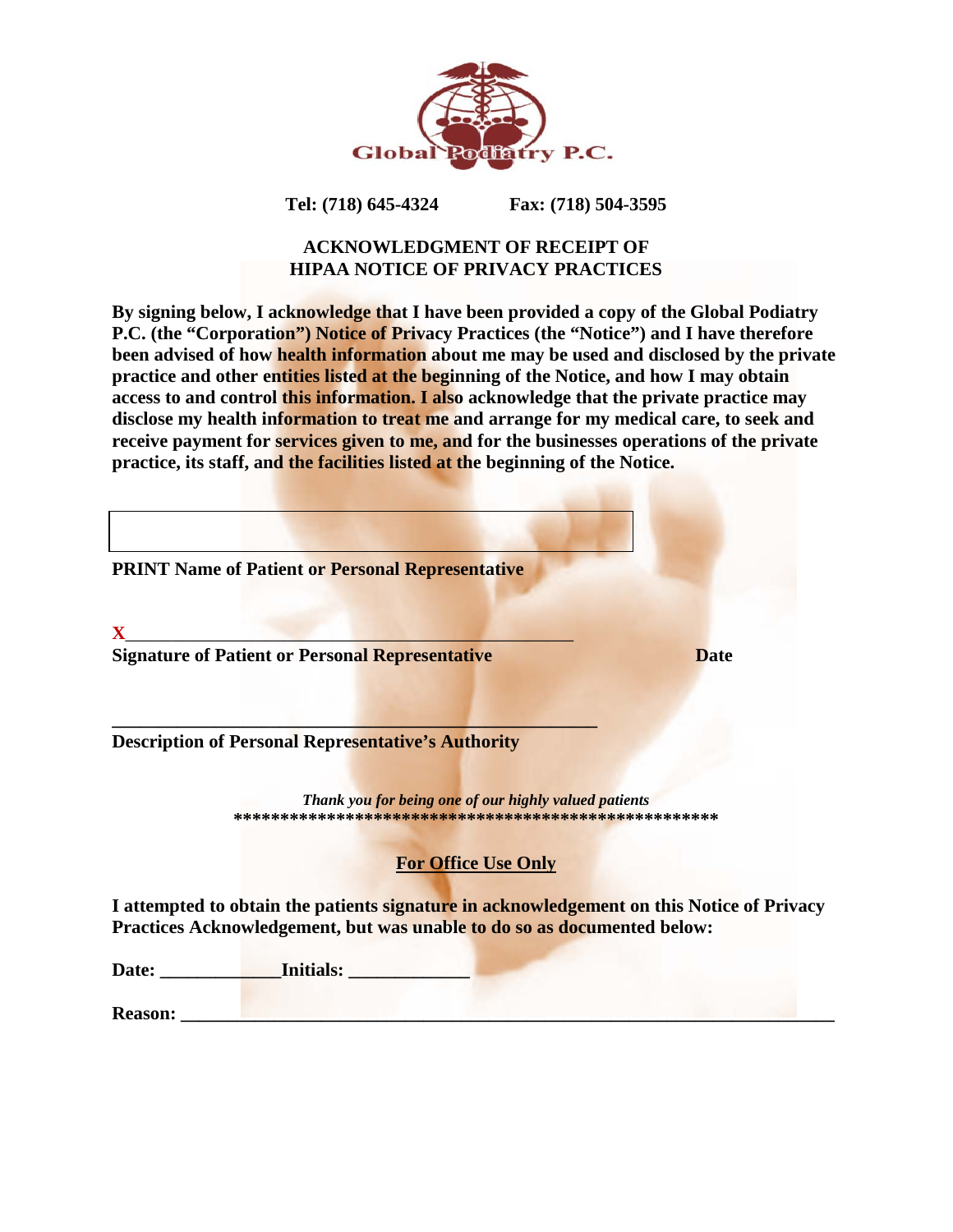

# **GLOBAL PODIATRY P.C.**

**NOTICE OF PRIVACY PRACTICES** Effective as of April 14, 2004

## **THIS NOTICE DESCRIBES HOW MEDICAL INFORMATION ABOUT YOU MAY BE USED AND DISCLOSED AND HOW YOU CAN GET ACESS TO THIS INFORMATION.**

# **PLEASE REVIEW IT CAREFULLY**

**Who We Are**

This Notice describes the privacy practices of Global Podiatry P. C. (the "Corporation"), their doctors and other personnel. It applies to services furnished to you at the main office and each of its satellite locations ("we" or "us").

#### **Our Privacy Obligations**

We are required by law to maintain the privacy of your health information ("Protected Health Information" or "PHI") and to provide you with this Notice of our legal duties and privacy practices with respect to your PHI and to have you sign a written acknowledgement that you received this Notice. When we use or disclose your PHI, we are required to abide by the terms of this Notice.

#### **Permissible Uses and Disclosures Without Your Written Authorization**

In certain situations we must obtain your written authorization in order to use and / or disclose your PHI. However, we do not need any type of authorization from you for the following uses and disclosures.

**□ Uses and Disclosures For Treatment, Payment and Health Care Operations.** We may use and disclose your PHI in order to treat you, obtain payment for services provided to you and conduct our health care operations as detailed below:

▶ **Treatment.** We use and disclose your PHI to provide treatment and other services to you – for example, to diagnose and treat your injury or illness. In addition we may contact you to provide appointment remainders or information about treatment alternatives or other health related benefits and services that may be interest to you. We may also disclose PHI to other providers involved in your treatment.

► **Payment.** We may use and disclose your PHI to obtain payment for services that we provide to you.

▶ **Health Care Operations.** We may use and disclose your PHI for our health care operations, which include internal administration and planning and various activities that improve the quality and the cost effectiveness of the care that we deliver to you.

**□ Other Permitted Or Required Disclosures:**

# **► Use or Disclosures for Directory of Individuals in the Corporation.** We may include your name, location, general

health condition and religious affiliation in a patient directory without obtaining your authorization unless you object to inclusion in the directory or are located in a specific unit the identification of which would reveal that you are receiving confidential healthcare treatment.

## ► **Disclosure to Relatives Close Friends and Other**

**Caregivers**. We may use or disclose your PHI to a family member, other relative, a close personal friend or any other person identified by you when you are present. If you are not present we may exercise our professional judgment to determine whether a disclosure is in your best interests. If we disclose information to a family member, other relative or a close personal friend, we would disclose only information that we believe is directly relevant to the person's involvement with your health care or payment related to your health care. We may also disclose your PHI in order to notify such persons of your location, general condition or death.

**► Public Health Activities.** We may disclose your PHI to report health information to public health authorities for the purpose of presenting or controlling disease, injury or disability; to report child abuse and neglect to public health authorities or other government authorities authorized by law to receive such reports; to report information about products and services under the jurisdiction of the U.S Food and Drug Administration; to alert a person who may have been exposed to a communicable disease or may otherwise be at risk of contracting or spreading a disease or condition; and to report information to your employer as required under laws addressing work-related illness and injuries or work place medical surveillance.

► **Victims of abuse, Neglect or Domestic Violence.** If we reasonably believe you are a victim of abuse, neglect or domestic violence, we may disclose your PHI to a government authority, including a social service or protective services agency, authorized by law to receive or protective services agency, authorized by law to receive reports of such abuse, neglect, or domestic violence.

► **Health Oversight Activities.** We may disclose your PHI to a health oversight agency that oversees the health care system and is charged with responsibility for ensuring compliance with these rules of government health programs such as Medicare or Medicaid.

► **Judicial and Administrative Proceedings.** We may disclose you PHI in the course of a judicial or administrative proceedings in response to a legal order or other lawful process.

► **Decedents.** We may disclose your PHI to a coroner or medical examiner as authorized by a law.

► **Organ and Tissue Procurement**. We may disclose your PHI to organizations that facilitate organ, eye or tissue procurement, banking or transplantation.

► **Research**. We may use or disclose your PHI without your consent or authorization if our institutional Review Board approves a waiver of authorization for disclosure.

► **Health or Safety.** We may use or disclose your PHI to prevent or lessen a serious and imminent threat to a person's or the publics health or safety.

**► Specialized Government Functions.** We may use and disclose your PHI to units of the government with special